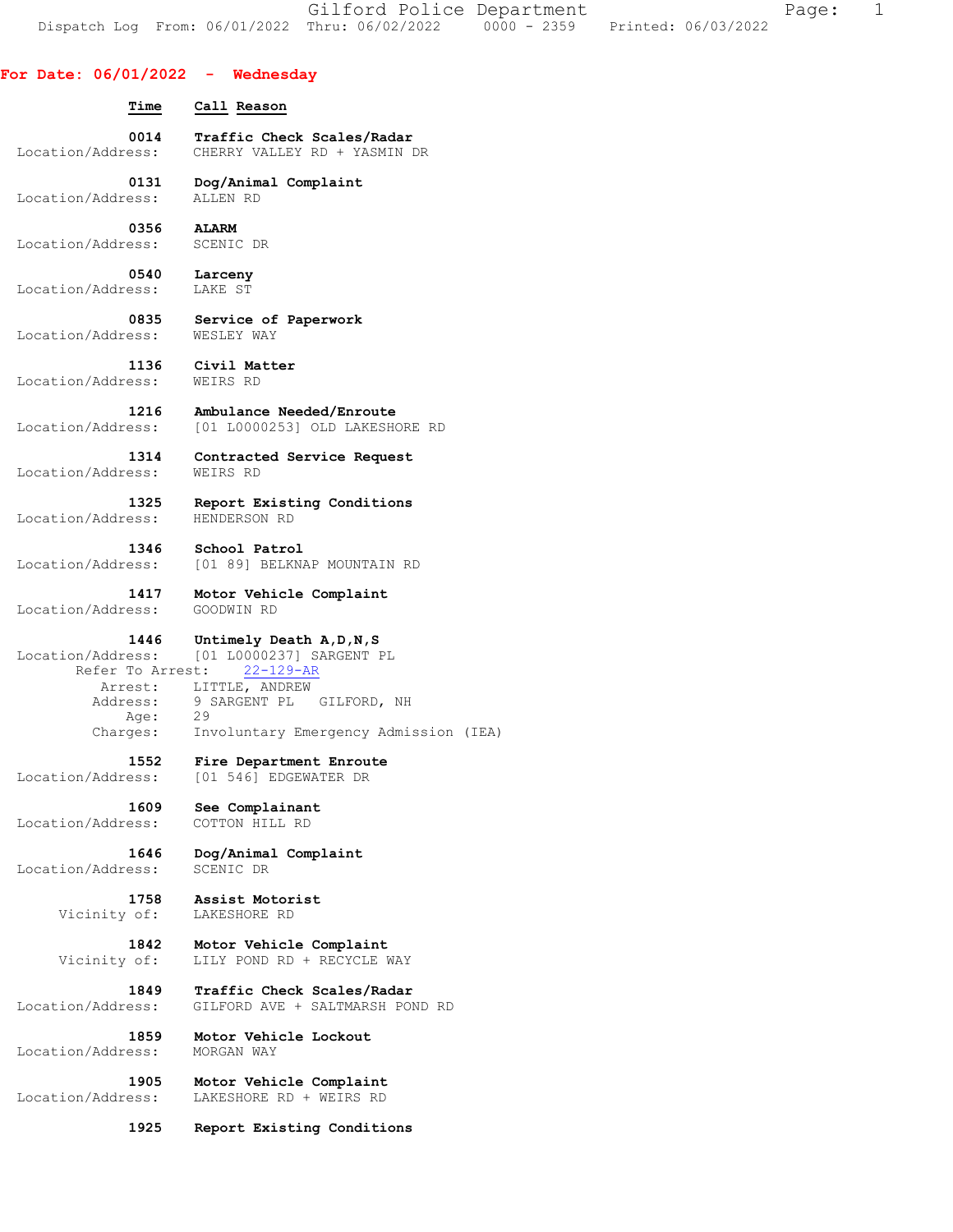Gilford Police Department Fage: 2 Dispatch Log From: 06/01/2022 Thru: 06/02/2022 0000 - 2359 Printed: 06/03/2022 Location/Address: LAKESHORE RD + WEIRS RD  **1951 Domestic/Disturbance**  Location/Address: [01 347] MEADOWBROOK LN **1955 Intoxication**<br>Location/Address: [01 347] MEAI Location/Address: [01 347] MEADOWBROOK LN Refer To P/C: 22-130-AR P/C: KEIFFER, CONNOR W Address: 189 ELM ST SOUTH DARTMOUTH, MA Age: 22 Charges: Protective Custody - Alcohol Refer To P/C: 22-131-AR P/C: KEIFFER, MARK DONNELLY Address: 189 ELM ST SOUTH DARTMOUTH, MA Age: 21 Charges: Protective Custody - Alcohol  **1959 Assist Motorist**  Location/Address: [01 347] MEADOWBROOK LN  **2005 Ambulance Needed/Enroute**  Location/Address: [01 347] MEADOWBROOK LN  **2013 Ambulance Needed/Enroute**  Location/Address: [01 347] MEADOWBROOK LN  **2016 Intoxication**  Location/Address: [01 347] MEADOWBROOK LN  **2044 Intoxication**  Location/Address: [01 347] MEADOWBROOK LN Refer To P/C: 22-132-AR P/C: HOUSEMAN, QUINN MARTIN Address: 25 S CAMPUS RD HOLDERNESS, NH Age: 22 Charges: Protective Custody - Alcohol Refer To P/C: 22-133-AR P/C: JOHNSTONE, LUCAS S Address: 22 LOCUST DR HOLDERNESS, NH Age: 22 Charges: Protective Custody - Alcohol  **2046 Domestic/Disturbance**  Vicinity of: TIMBER LN  **2105 Abandoned Vehicle**  Location/Address: KIMBALL RD  **2116 Ambulance Needed/Enroute**  Location/Address: [01 347] MEADOWBROOK LN  **2125 Motor Vehicle Complaint**  Location/Address: [01 23] MEADOWBROOK LN  **2135 Criminal Trespass**  Location/Address: [01 347] MEADOWBROOK LN Refer To Arrest: 22-134-AR Arrest: KEIFFER, MARK DONNELLY 189 ELM ST SOUTH DARTMOUTH, MA<br>21 Address:<br>Age:<br>Charges: Criminal Trespass Refer To P/C: 22-135-AR P/C: KEIFFER, CONNOR W Address: 189 ELM ST SOUTH DARTMOUTH, MA Age: 22 Age. 22<br>Charges: Protective Custody - Alcohol  **2148 Town Ordinance**  Location/Address: RECYCLE WAY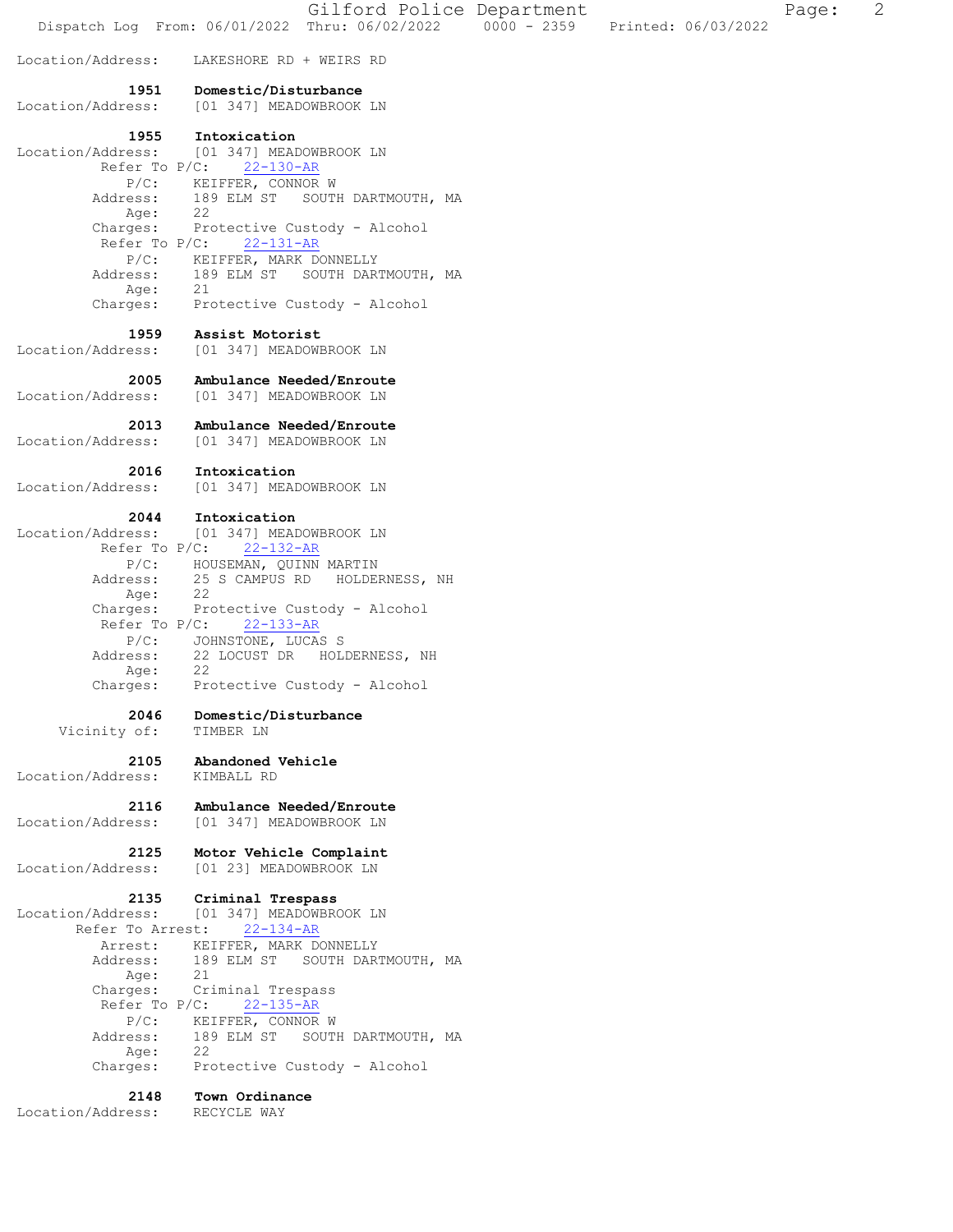**2200 Town Ordinance**  Location/Address: RECYCLE WAY  **2201 Town Ordinance**  Location/Address:  **2202 Town Ordinance**  Location/Address: RECYCLE WAY  **2203 Town Ordinance**  Location/Address:  **2204 Town Ordinance**  Location/Address: RECYCLE WAY  **2205 Intoxication**  Location/Address: [01 347] MEADOWBROOK LN  **2206 Town Ordinance**  Location/Address:  **2206 Town Ordinance**  Location/Address: RECYCLE WAY  **2209 Town Ordinance**  Location/Address: RECYCLE WAY  **2212 Town Ordinance**  Location/Address: RECYCLE WAY  **2241 Intoxication**  Location/Address: [01 347] MEADOWBROOK LN  **2245 Traffic Check Scales/Radar**  Location/Address: [01 135] ROUTE 3 & 11 (BYPASS)  **2303 Report Existing Conditions**  Location/Address: [01 210] LAKESHORE RD  **2320 9-1-1 Hang Up Call**  Vicinity of: [01 261] LAKESHORE RD  **2340 Traffic Check Scales/Radar**  Location/Address: [01 446] LAKESHORE RD  **2345 Motor Vehicle/NCIC Check**  Location: [01 509] GILFORD **For Date: 06/02/2022 - Thursday**

 **0007 Traffic Check Scales/Radar**  Vicinity of: LAKESHORE RD  **0008 Traffic Check Scales/Radar**  Location/Address: ROUTE 3 & 11 (BYPASS)  **0016 Traffic Check Scales/Radar**  Location/Address: GILFORD AVE + HOYT RD  **0037 Suspicious Person/Prowler**  Location/Address: [01 347] MEADOWBROOK LN

 **0041 Check Suspicious Vehicle**  Location/Address: [01 347] MEADOWBROOK LN Refer To Arrest: 22-136-AR Juvenile Arrest Age: 17 Charges: Unlawful Possess/Intoxication Refer To Arrest: 22-137-AR Arrest: ARNER, COLIN J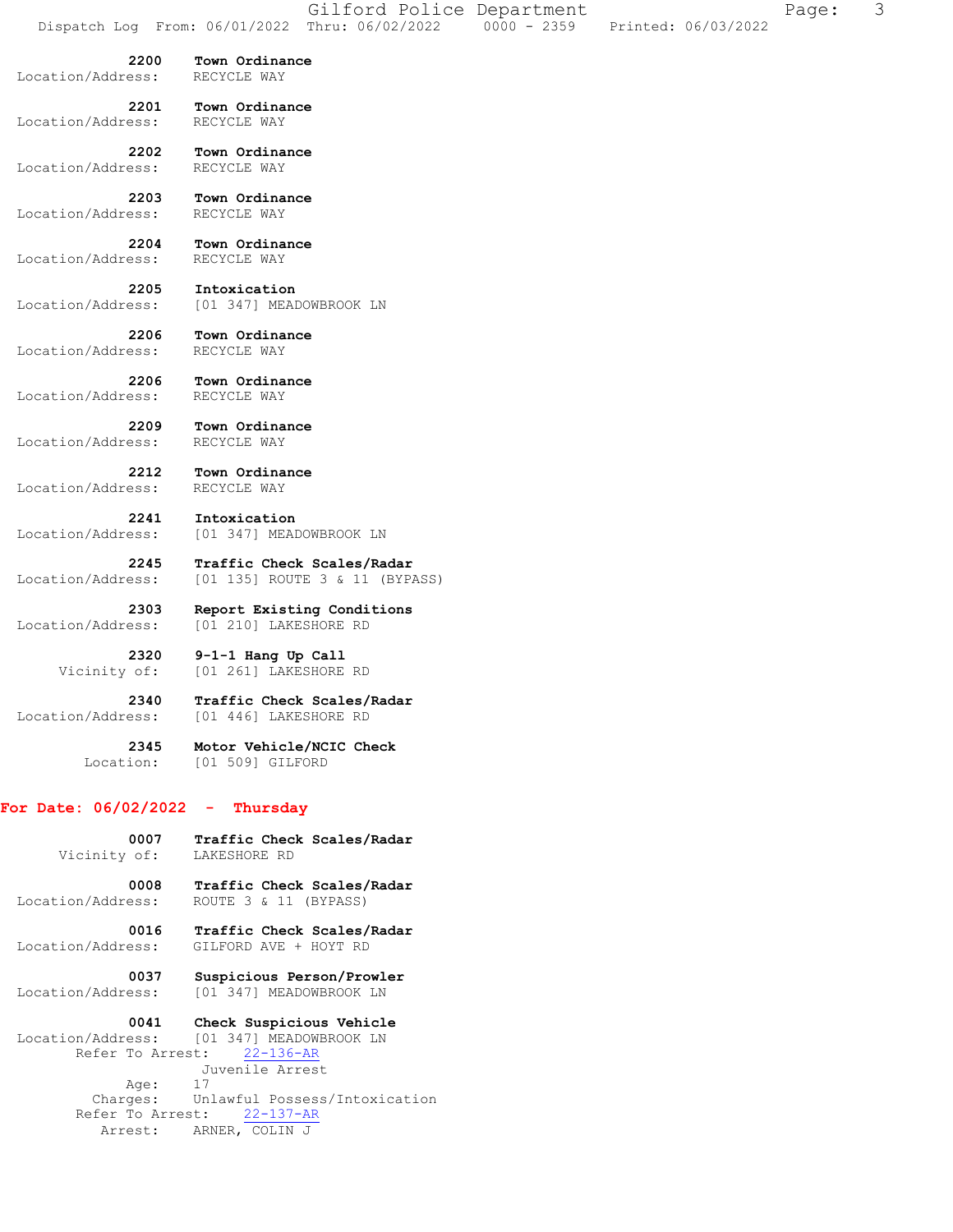Gilford Police Department Fage: 4 Dispatch Log From: 06/01/2022 Thru: 06/02/2022 0000 - 2359 Printed: 06/03/2022 Address: 5014 BOYNTON AVE Apt. #68 CARRABASSETT, ME Aqe: Charges: Unlawful Possess/Intoxication  **0242 Escort**  Location/Address: [01 300] CHERRY VALLEY RD  **0657 Fire Department Enroute**  Location/Address: COTTONWOOD TRL **0813 Ambulance Needed/Enroute** <br>Location/Address: [01 403] LISCOMB CIR Location/Address: [01 403] LISCOMB CIR  **0922 Ambulance Needed/Enroute**  Location/Address: GUNSTOCK HILL RD  **0923 Domestic/Disturbance**  Location/Address: [01 L0000240] OLD LAKESHORE RD  **1029 ALARM**  Location/Address: [01 894] CHERRY VALLEY RD  **1103 See Complainant**  Location/Address: [01 300] CHERRY VALLEY RD  **1133 Traffic Check Scales/Radar**  Location/Address: LAKESHORE RD  **1240 Motor Vehicle Complaint**  Location/Address: LAKESHORE RD  **1245 See Complainant**  Location/Address: [01 208] LAKESHORE RD  **1358 Attempt To Locate**  Location/Address: COUNTRY CLUB RD  **1422 Contracted Service Request**  Location/Address: BELKNAP POINT RD  **1444 Road & Weather Conditions**  Location/Address: [01 604] ROUTE 3 & 11 (BYPASS)  **1522 Ambulance Needed/Enroute**  Location/Address: LISCOMB CIR  **1528 Request SWAT Team**  Location/Address: [03] OLD STAGE RD 1601 **Abandoned Vehicle**<br>ess: [01 355] DOCK RD Location/Address:  **1603 Report Existing Conditions**  Location/Address: MORRILL ST  **1604 Town Ordinance**  Location/Address: ALVAH WILSON RD  **1659 Motor Vehicle/NCIC Check**  Location/Address: [01 347] MEADOWBROOK LN  **1757 Motor Vehicle Complaint**  Vicinity of: ROUTE 3 & 11 (BYPASS) + GILFORD AVE  **1831 Traffic Check Scales/Radar**  Location/Address: [01 4] GILFORD EAST DR  **1912 Intoxication**  Location/Address: [01 347] MEADOWBROOK LN Refer To P/C: 22-138-AR P/C: MULCAHY, ALEXANDER J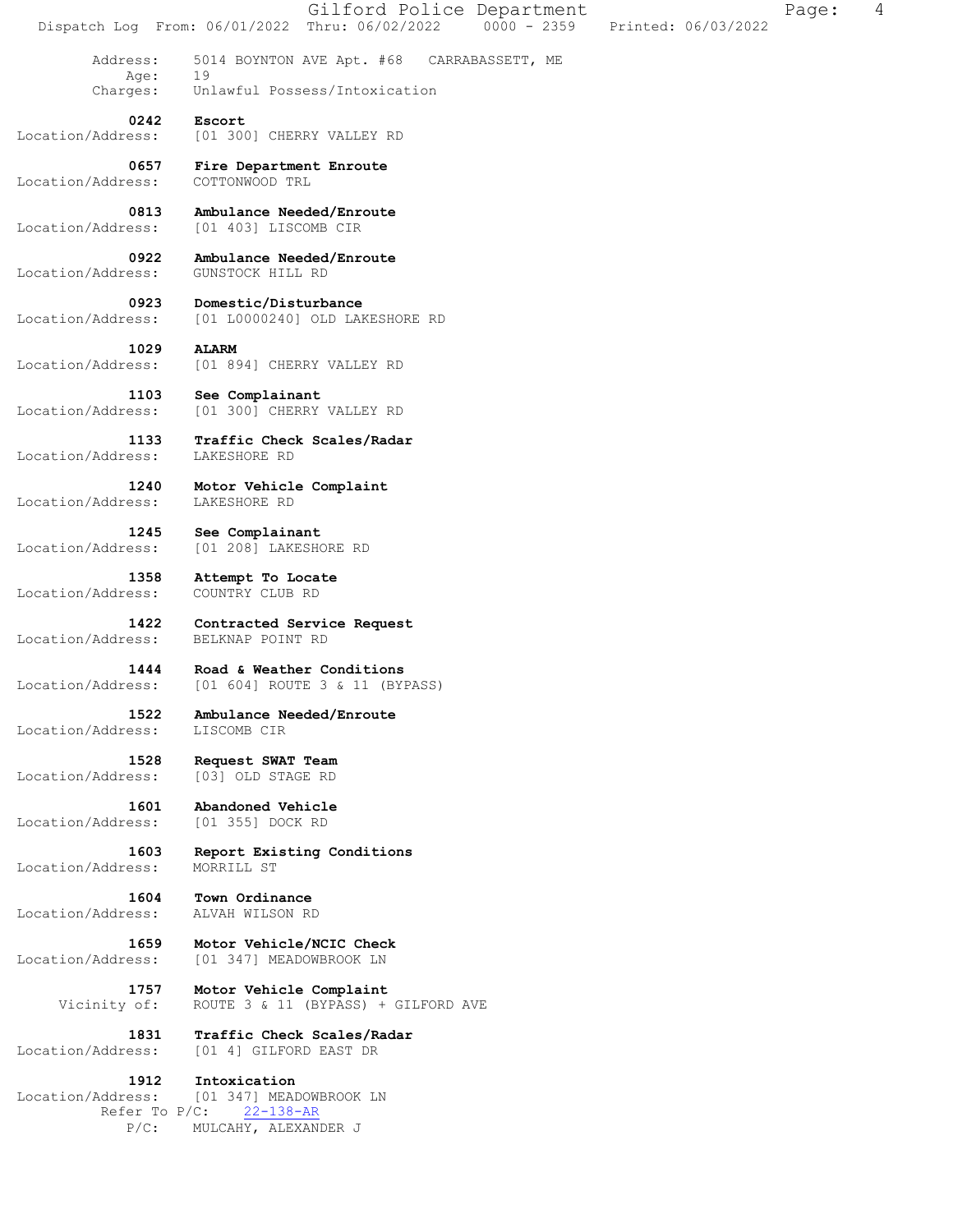|                                               | Gilford Police Department<br>Page:<br>Dispatch Log From: 06/01/2022 Thru: 06/02/2022 0000 - 2359<br>Printed: 06/03/2022 | 5 |
|-----------------------------------------------|-------------------------------------------------------------------------------------------------------------------------|---|
| Address:<br>Age:                              | 2 YORK AVE<br>WESTFORD, MA<br>23                                                                                        |   |
| Charges:                                      | Protective Custody - Alcohol                                                                                            |   |
| 1925<br>Location/Address:                     | Ambulance Needed/Enroute<br>[01 347] MEADOWBROOK LN                                                                     |   |
| 1945<br>Location/Address:                     | Traffic Check Scales/Radar<br>ROUTE 3 & 11 (BYPASS) + GILFORD AVE                                                       |   |
| 1953                                          | Traffic Check Scales/Radar                                                                                              |   |
| Location/Address:<br>Refer To Citation:       | [01 445] ROUTE 3 & 11 (BYPASS)<br>273611                                                                                |   |
| 1956<br>Location/Address:<br>Refer To Arrest: | Intoxication<br>[01 347] MEADOWBROOK LN<br>$22 - 139 - AR$                                                              |   |
| Arrest:<br>Address:                           | SWEET, SAWYER<br>43 STRYKER RD<br>TOPSHAM, VT                                                                           |   |
| Age:                                          | 19<br>Unlawful Possess/Intoxication                                                                                     |   |
| Charges:                                      |                                                                                                                         |   |
| 2003<br>Location/Address:                     | Ambulance Needed/Enroute<br>[01 347] MEADOWBROOK LN                                                                     |   |
| 2017<br>Location/Address:                     | Traffic Check Scales/Radar<br>ROUTE 3 & 11 (BYPASS) + GILFORD AVE                                                       |   |
| 2027<br>Location/Address:                     | Report Existing Conditions<br>[01 347] MEADOWBROOK LN                                                                   |   |
| 2029<br>Location/Address:                     | Traffic Check Scales/Radar<br>ROUTE 3 & 11 (BYPASS) + GILFORD AVE                                                       |   |
| 2030<br>Location/Address:                     | Intoxication<br>[01 347] MEADOWBROOK LN                                                                                 |   |
| 2037<br>Location/Address:                     | Traffic Check Scales/Radar<br>VARNEY POINT RD + LAKESHORE RD                                                            |   |
| 2045<br>Location/Address:                     | Traffic Check Scales/Radar<br>[01 261] LAKESHORE RD                                                                     |   |
| 2048<br>Location/Address:                     | See Complainant<br>[01 347] MEADOWBROOK LN                                                                              |   |
| 2050                                          | Traffic Check Scales/Radar                                                                                              |   |
| Location/Address:                             | [01 161] LAKESHORE RD                                                                                                   |   |
| 2057<br>Location/Address:                     | Lost/Found Item<br>[01 347] MEADOWBROOK LN                                                                              |   |
| 2105<br>Location/Address:                     | Traffic Check Scales/Radar<br>[01 518] LAKESHORE RD                                                                     |   |
| 2114<br>Location/Address:<br>Refer To Arrest: | Motor Vehicle Complaint<br>[01 347] MEADOWBROOK LN<br>$22 - 141 - AR$                                                   |   |
| Arrest:                                       | HARDY, KAYLEE ANN                                                                                                       |   |
| Address:<br>Age:                              | 137 MILFORD ST Apt. #3<br>MANCHESTER, NH<br>24                                                                          |   |
| 2116<br>Location/Address:                     | Traffic Check Scales/Radar<br>GILFORD AVE + SAVAGE RD                                                                   |   |
| 2119<br>Vicinity of:                          | Traffic Check Scales/Radar<br>LAKESHORE RD                                                                              |   |
| 2130<br>Location/Address:                     | Traffic Check Scales/Radar<br>[01 446] LAKESHORE RD                                                                     |   |
|                                               |                                                                                                                         |   |